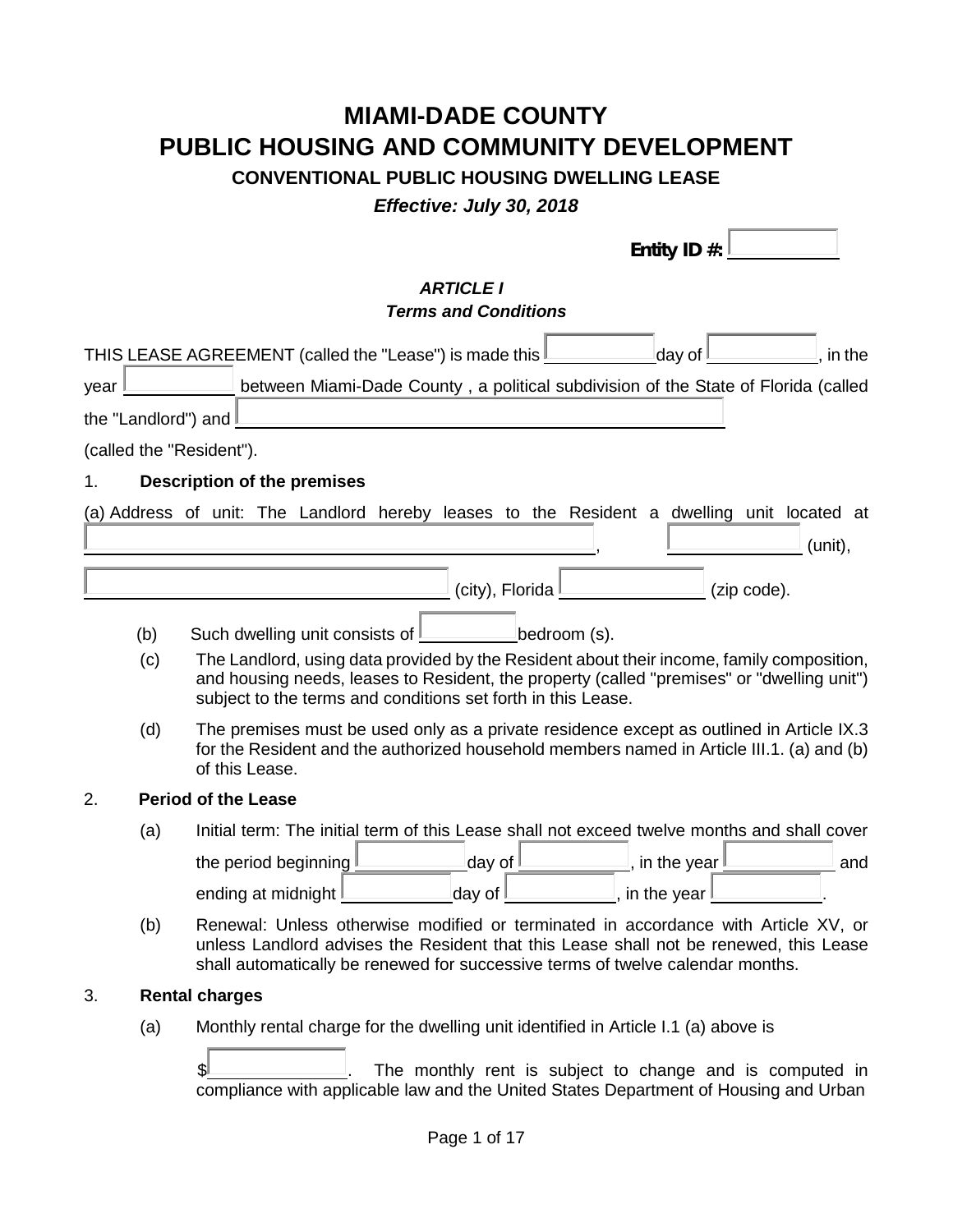Development (U.S. HUD) regulations. When the amount of monthly rent changes, the Landlord shall give the Resident written notice of the new amount and the date from which the new amount is applicable. Said notice shall become a part of this Lease.

- (b) The Resident agrees to pay a prorated portion of the monthly rental for the first month's rent due on the day that this Lease becomes effective. (The proration is computed as follows: Monthly rental charge in Article 1. 3 (a) above  $\frac{1}{2}$  divided by number of days in the month times number of days in the month unit will be occupied , = prorated rent \$ ).
- (c) The monthly rental charge stated in Article I.3 (a) above shall remain in effect until adjusted by the Landlord in accordance with Articles VI and VII of this Lease.

### 4. **Community Policies**

Landlord developments have adopted Community Policies that govern various aspects of residency at each site. These regulations may be modified from time to time and shall be posted in each site's management office. The Community Policies are considered part of this Lease and are binding upon the Resident as if incorporated herein. Any serious or repeated violation of the Community Policies shall be considered a violation of this Lease and may be grounds for eviction.

### 5. **Definitions**

- (a) **Resident**: The adult person who has been identified as head of household, has executed the Lease with Landlord, and resides in the unit.
- (b) **Family composition:** The person(s) whose status determines the computation of monthly rent.
- (c) **Household member:** All person(s) authorized to reside in the unit including foster children/adults and live-in aides. This Lease does not confer any rights to the unit by foster children/adults and live-in aides.
- (d) **Guest**: Any person who is on the premises or the site with the Resident or household member's consent, or a person under the Resident's control who comes onto any site.
- (e) **Live-in Aide**: A person who resides with an elderly, disabled or handicapped person and who:
	- (i) Is determined to be essential to the care and well-being of the person;
	- (ii) Is not obligated for the support of the person; and
	- (iii) Would not be living in the unit except to provide the necessary supportive services to the person.
- (f) **Site:** Landlord's property that is comprised of one or more developments that may be contiguous or scattered.
- (g) **Development:** Landlord's multifamily or single family properties developed and subsidized by federal funds.
- (h) **Criminal activity:** Any illegal activity whether on or off the premises. For the purposes of this Lease, drug-related criminal activity shall include illegal possession, manufacture, sale, distribution, use and/or possession with intent to manufacture, sell, distribute, or use a controlled substance; violent criminal activity shall include any illegal activity that has as one of its elements the use, attempted use, or threatened use of physical force substantial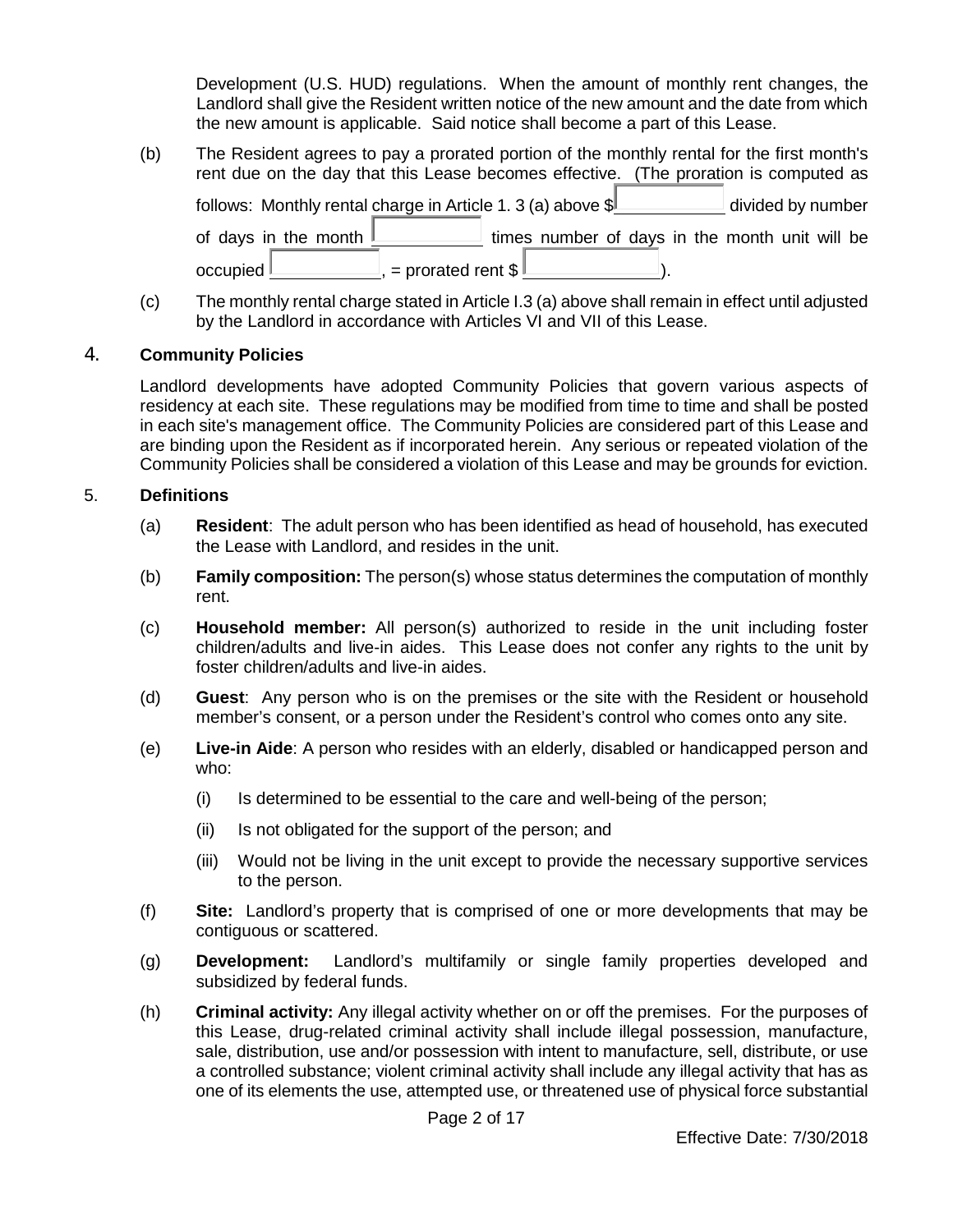enough to cause, or be reasonable likely to cause, nontrivial bodily injury or property damage; and Non-Violent criminal activity shall include any non-violent criminal activity that threatens the health, safety or right of peaceful enjoyment by other residents or employees of the Landlord.

- (i) **Unauthorized Occupants/Boarders:** A person who is staying in the dwelling unit, but is not listed on this Lease, Article III.1. (a) and (b), or approved by the Landlord to dwell in the unit in excess of 14 days.
- (j) **Warning:** Any written notification to the Resident or adult household member by any Landlord's employee or law enforcement officer, acting in their official capacity, regarding criminal activity, including the abuse of drugs and/or alcohol, by household members or guests.

# *ARTICLE II Rent Payments*

- 1. (a) Due Date: Rent is due and payable on the first day of each month and shall be considered delinquent after the 10th day of the month. If the 10th day of the month falls on a Saturday, Sunday or legal holiday, rent shall be considered timely paid on the business day following that Saturday, Sunday or legal holiday, but delinquent thereafter. If payment is not received on time, a late charge will be automatically assessed to the Resident's account as stated in Article V (4)-Late Charges.
	- (b) Rent Payment: Rent shall be paid through any of the following options: 1) check, money order, or cashier's check mailed by the Resident directly to the Landlord's lockbox together with payment stub from Resident's monthly rent statement, 2) authorized direct debit from Resident's checking or savings account, 3) paid online with major credit card. Cash will not be accepted. Payments of any kind will not be accepted at the site offices.
	- (c) Return Check Charge: Any time a check, direct debit, or other form of payment is not honored, the Landlord may collect a fee as specified in the Community Policies. Failure to pay such fees is grounds for eviction. If a personal check is returned unpaid twice within a twelve-month period, only money orders or cashier's checks will be accepted during the subsequent 12-month period.

# *ARTICLE III*

# *Authorized Members of the Household*

- 1. Authorized occupants are the individuals who make up the family composition and other household members listed below. Each family member 18 years of age or older shall sign the Lease to acknowledge their acceptance of all terms.
	- (a) Family composition (*list head of household (HOH), spouse or co-head, other family members*):

| <b>NAME</b> | <b>DATE OF BIRTH</b> | <b>SOCIAL SECURITY</b> | <b>RELATIONSHIP</b> |
|-------------|----------------------|------------------------|---------------------|
|             |                      |                        | HOH                 |
|             |                      |                        |                     |
|             |                      |                        |                     |
|             |                      |                        |                     |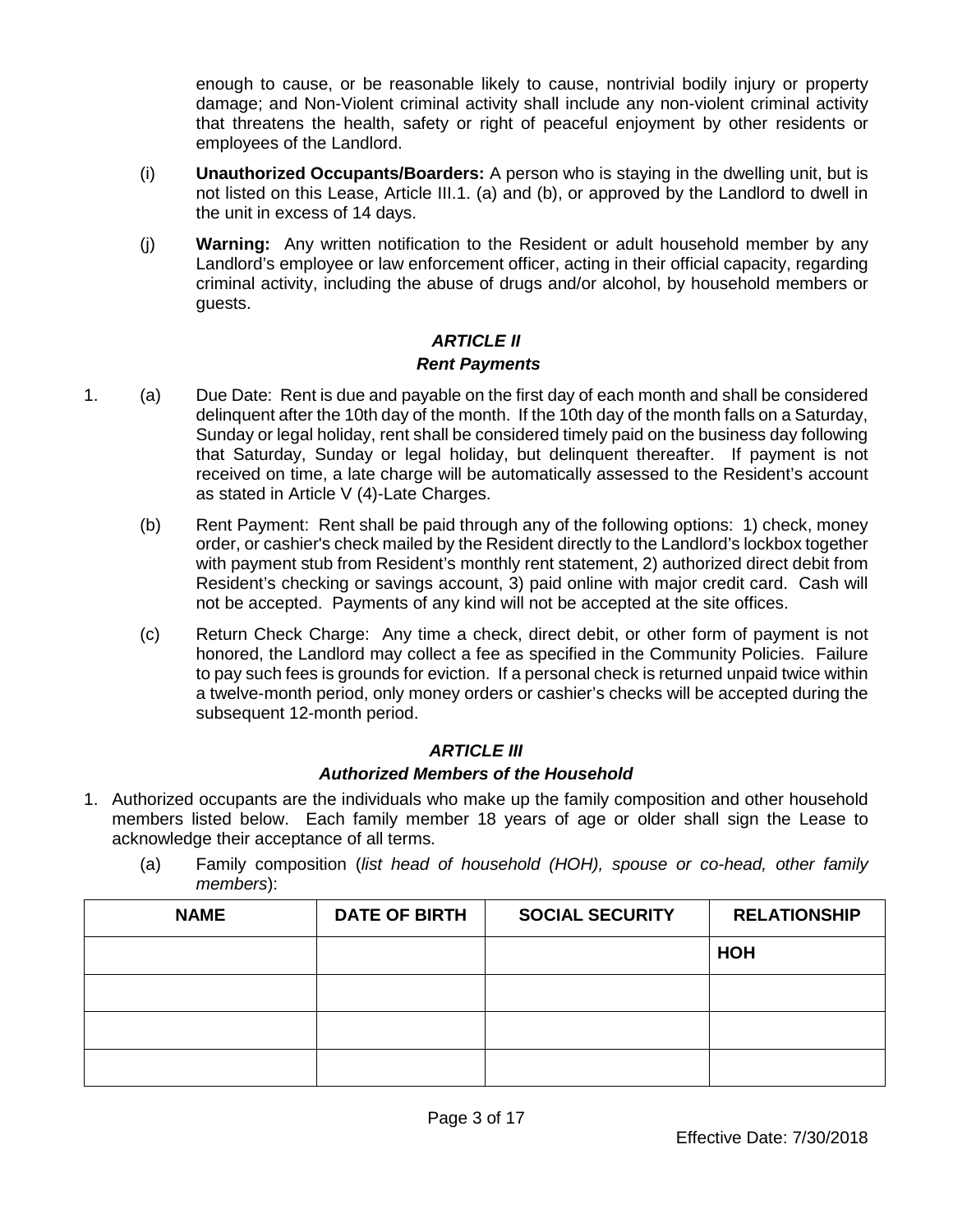| <b>NAME</b> | <b>DATE OF BIRTH</b> | <b>SOCIAL SECURITY</b> | <b>RELATIONSHIP</b> |
|-------------|----------------------|------------------------|---------------------|
|             |                      |                        |                     |
|             |                      |                        |                     |

(b) Household members who are not part of the family composition (*for example, live-in aide, foster child/adult*):

| <b>NAME</b> | <b>DATE OF BIRTH</b> | <b>SOCIAL SECURITY</b> | <b>RELATIONSHIP</b> |
|-------------|----------------------|------------------------|---------------------|
|             |                      |                        |                     |
|             |                      |                        |                     |
|             |                      |                        |                     |

- (c) Additions: Any addition to the individuals permitted to reside in the premises, other than natural births, requires advance written approval from the Landlord. Such approval may be granted at the discretion of the Landlord and only if the unit size is appropriate, and the new adult family member passes the Landlord's screening criteria including, but not limited to, a criminal history check. Resident agrees to wait for the Landlord's written approval before allowing additional person/s to move into the premises. This provision applies equally to all persons**,** including spouses, children under foster care or temporary custody, foster adults, and live-in aides.
- (d) Removals: Removals for any reason of any of the household members named above on the Lease shall be reported in writing by the Resident to the Landlord within ten (10) days of occurrence.
- 2. In addition to the head of household and/or spouse, each member of the household 18 years or older shall sign the Lease to acknowledge their acceptance of all terms. Members of the household upon attaining age 18 years after initial lease execution shall sign a new lease with all other adult members of the household at the next annual re-examination.
- 3. This Lease will not be revised to permit a change of family composition resulting from a request to allow adult relatives to move into a unit except under extraordinary circumstances as determined by the Landlord.
- 4. Failure of the Resident to comply with the above provisions, or to provide complete and accurate information regarding household members, is a ground for eviction.
- 5. As listed in Article III, Authorized Members of the Household cannot participate in any other subsidized housing program provided by Federal, State or local housing assistance program. Multiple residencies and/or multiple rent subsidies are grounds for eviction.
- 6. Only the persons listed in Article III of this Lease are authorized to use the unit's address on their driver's license, identification card, or as their mailing address as required by (24 CFR § 966.4 (f) (2) and (3)).

# *ARTICLE IV*

### *Security Deposit*

1. Amount: Resident agrees to pay a security deposit, as security for performance of the rental agreement, in an amount equal to the greater of \$100.00 or one month's gross rent. An additional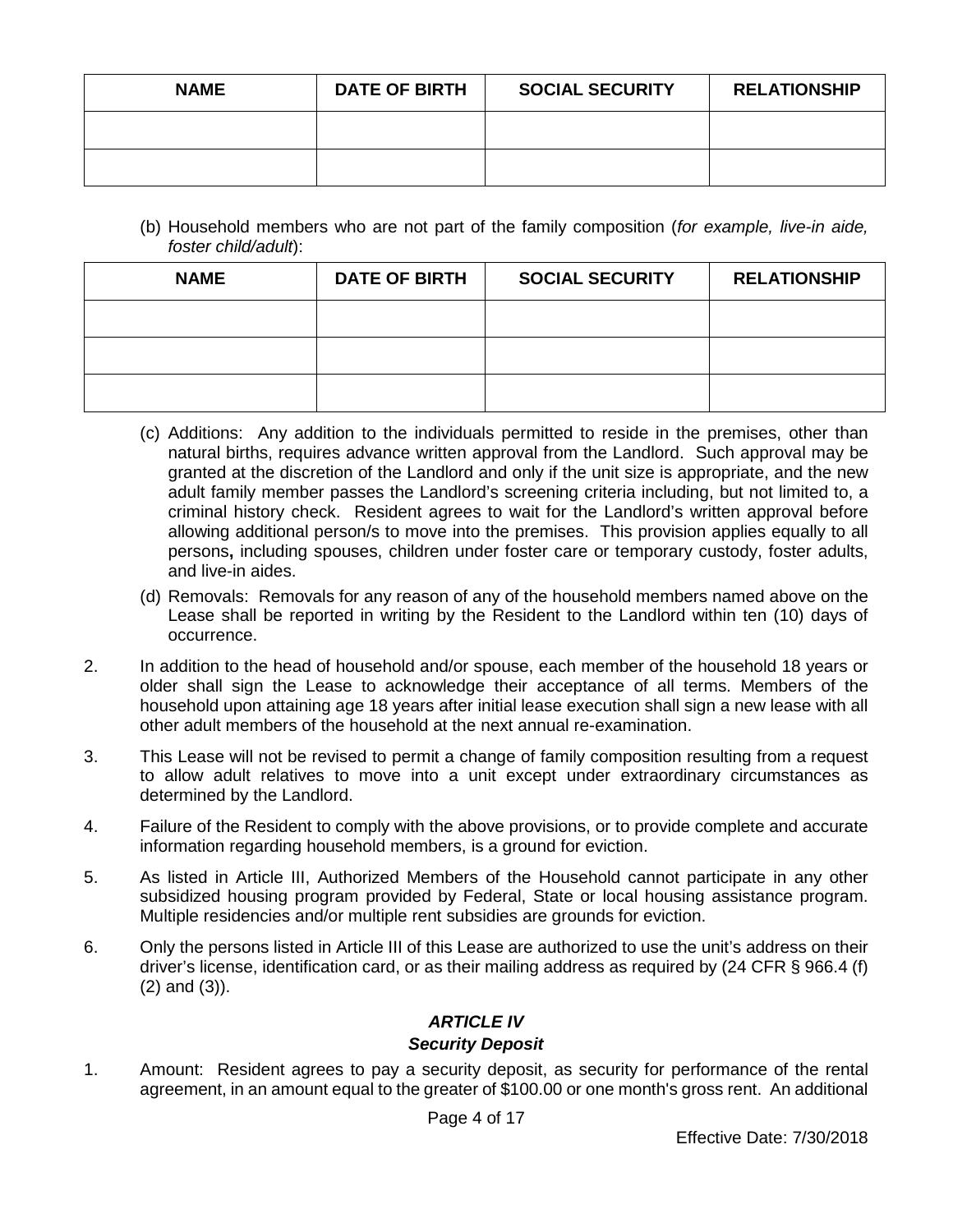pet deposit of \$100.00 is required if Resident has a pet. A pet deposit shall not be required in the event the Resident requires an assistive animal, as defined in the Assistance Animal Policy section of the Community Policies.

- 2. Disposition: At lease termination, the Landlord may choose to impose a claim on the security deposit for:
	- (a) Unpaid rent;
	- (b) The cost of repairing damage to the unit beyond normal wear and tear;
	- (c) Applicable court costs and attorney fees related to any termination or other proceeding provided Landlord prevails in the Court action; and
	- (d) Other charges due from the Resident to Landlord.

Upon vacating of the premises for termination of the Lease, if the Landlord does not intend to impose a claim on the security deposit, the Landlord shall have fifteen (15) days to return the security deposit.

3. Notification: Resident agrees to give thirty (30) days written notice of intent to vacate delivered personally or by certified mail to the Landlord. If the Landlord intends to impose a claim on the deposit, a written notice of intent to impose a claim on the Resident's security deposit, including the reason for imposing the claim, will be sent by certified mail to the Resident's last known mailing address within thirty (30) days after the Resident has moved out. Failure by the Resident to give the required 30 days' notice of intent to vacate will relieve the Landlord of the 30 days' notice requirement but shall not waive any right the Resident may have to the security deposit or any part of it.

# *ARTICLE V*

# *Other Charges and Conditions*

In addition to the payment of monthly rent, the Resident is responsible for the payment of other charges as specified in the Lease and Community Policies posted in each site management office. Other charges include: (1) any Landlord excess utility surcharges, (2) maintenance costs, (3) violation fines, (4) delinquent rent late charge, and (5) other amounts owed to Landlord. The Landlord shall provide written notice of the amount of any charge in addition to monthly rent, and that the charges are due and collectible two (2) weeks after written notice of the charges. Each written notice of charges in addition to rent must include a statement that if the Resident disagrees with the charge, they may use the grievance procedure to dispute the charge. Failure to timely request a grievance waives any objection on the part of the Resident to any charge.

- 1. **Utilities:** The Resident agrees to comply with all applicable rules and regulations issued by any Federal, State or local governmental authority regarding the regulation and conservation of utilities or fuels and not to waste or otherwise misuse the utilities provided by the Landlord.
	- (a) Landlord-Supplied Utilities, Services and Equipment: If indicated by an "X" in column (1) below, the indicated utility, service and equipment is supplied by Landlord and is included in the Resident's rent. At developments where utilities are provided by Landlord, a charge may be assessed for excess utility consumption due to the operation of air conditioning units or major Resident-supplied appliances. The schedule of any such excess utility surcharges shall be posted by the Landlord in site management offices.
	- (b) Resident-Paid Utilities, Services and Equipment: If indicated by an "X" in column (2) below, an allowance for utilities appropriate for the size and type of dwelling unit shall be established for utilities paid by the Resident directly to the utility suppliers. By initialing next to the marked items below, the Resident agrees to supply or pay the marked services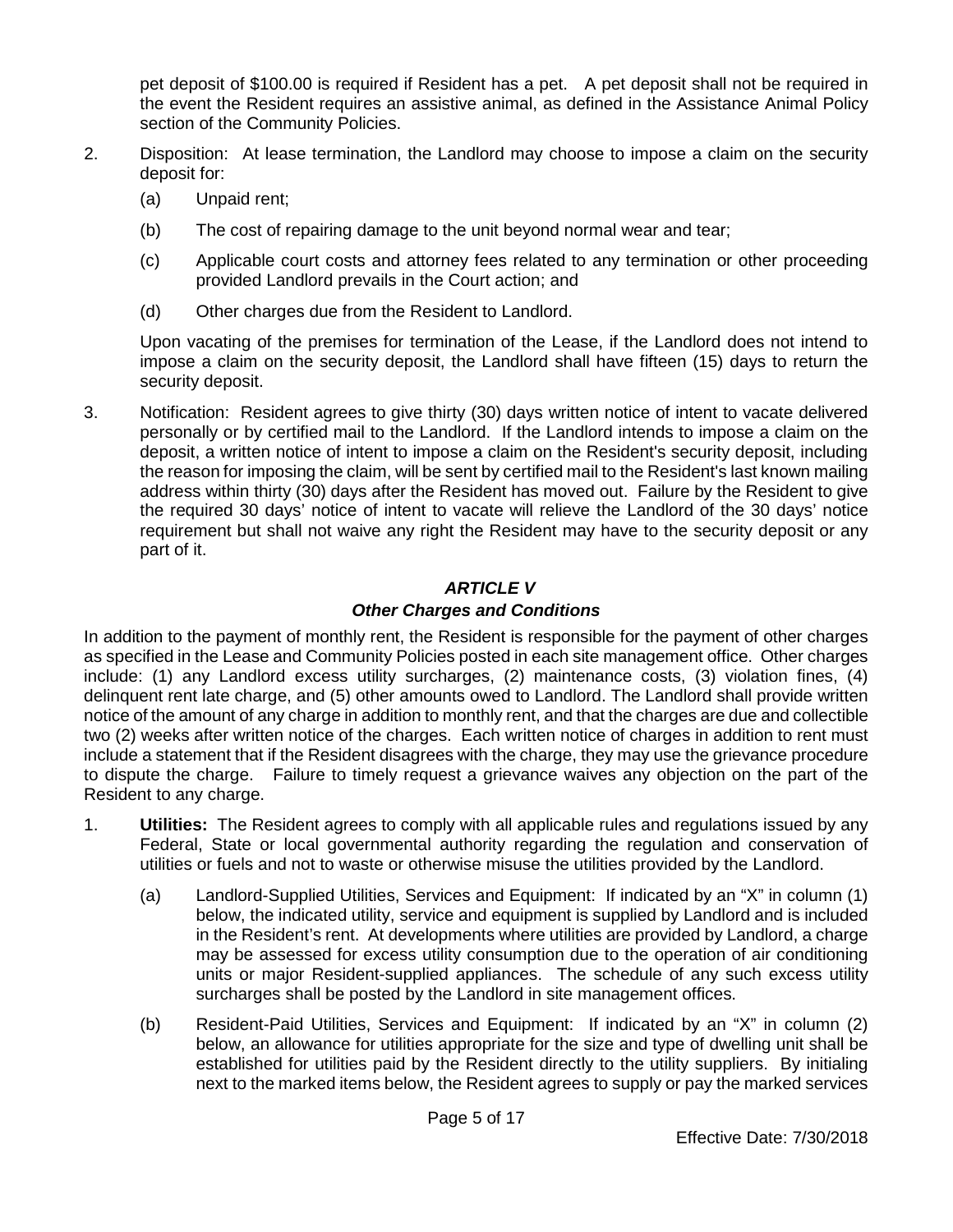and equipment. Air conditioning systems installed with individual check meters are not included in the utility allowance pursuant to federal regulations. If the utilities allowance results in a net rent credit to the Resident, the Landlord may pay the utility reimbursement jointly to the Resident and the utility supplier, or directly to the utility supplier, if the Resident and the utility supplier consent. The Landlord may change the utilities allowance at any time during the term of the Lease. Unless otherwise allowed by federal regulations, the Landlord shall give the Resident 60-day written notice of the annual revised Utility Allowance. If the Resident fails to request a grievance hearing pursuant to the grievance procedures, the Resident waives any objection they may have to the utility allowance or utility surcharge.

- (c) The Resident must pay for the utilities/services in column (2). Payments should be made directly to the appropriate utility company where applicable.
- (d) The utility accounts must be under the name of the Head of Household, Spouse or cohead.

**Column (1) Column (2)** Put "X" by any applicable Utility, Service and Equipment<br> **upplied Utilities/Services**<br> **Resident Paid Utilities/Services Landlord Supplied Utilities/Services** 

| Electricity            |  |
|------------------------|--|
| Air Conditioning       |  |
| Gas                    |  |
| <b>Water and Sewer</b> |  |
| Garbage                |  |
| Other (Specify)        |  |

**Type of Utility** 

#### **Landlord Supplied Equipment Resident Supplied Equipment**

#### **Type of Equipment**



Cooking Range

**Refrigerator** 

Space heater

Reversible A/C unit

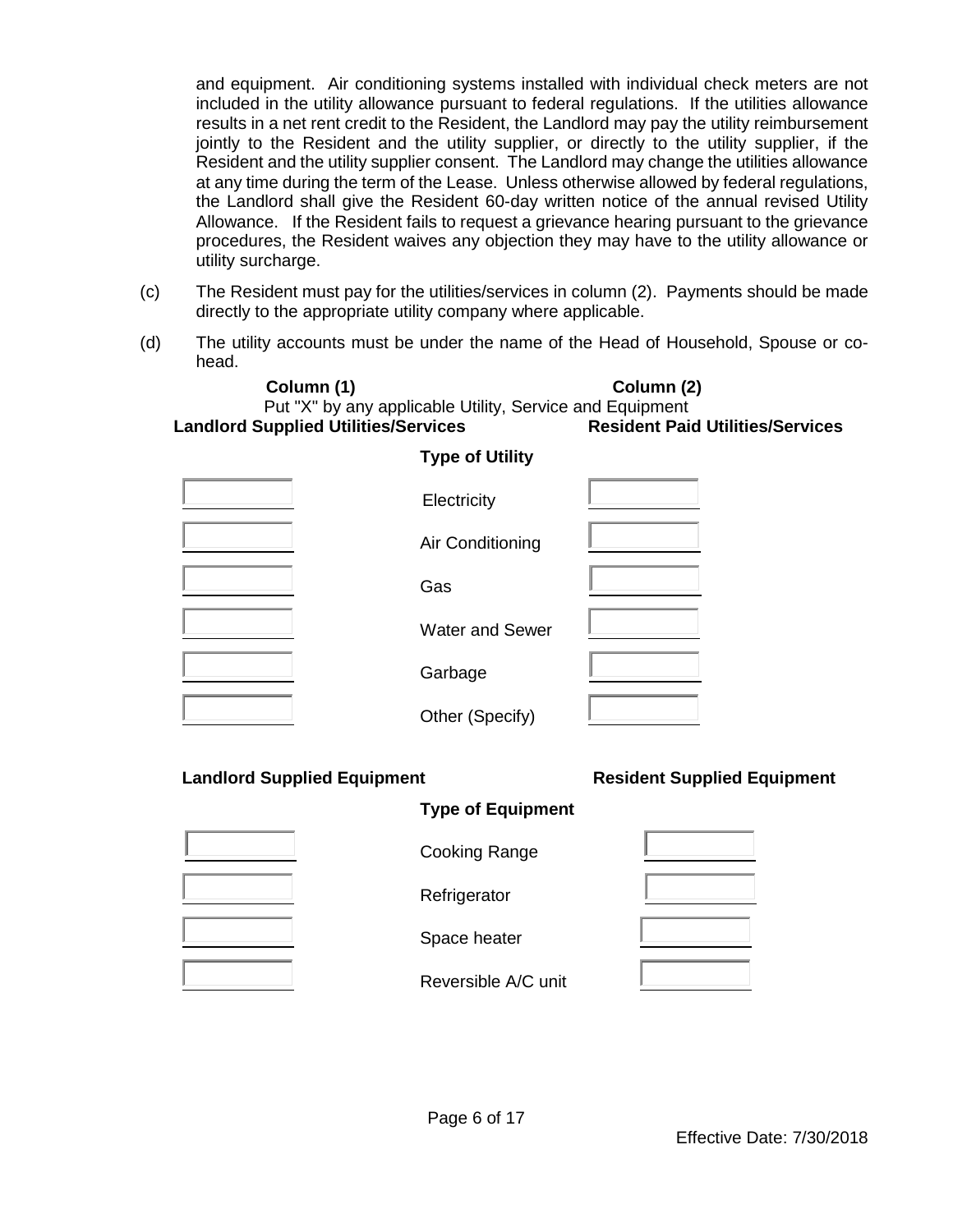#### **Landlord Supplied Equipment Resident Supplied Equipment**

| Washer          |  |
|-----------------|--|
| <b>Dryer</b>    |  |
| Other (Specify) |  |

**Type of Equipment**

- 2. **Maintenance Costs:** Resident shall be responsible for the cost of services or repairs that are the result of damage to the premises, common areas or grounds that are caused by the Resident, household members or guests. When the Landlord determines that maintenance service provided is not caused by normal wear and tear, the Resident shall be charged for the cost of such service, either in accordance with the Schedule of Maintenance Charges posted by the Landlord or, for work not listed on the Schedule of Maintenance Charges, based on the actual cost to the Landlord for the labor and materials needed to complete the work.
- 3. **Fines:** The Resident agrees to pay fines, different from maintenance charges, that are incurred as a result of violations to the rules and regulations as set forth in the Community Policies duly adopted and posted in each site management office.
- 4. **Late Charges:** A \$20.00 late charge shall be applied to the Resident's account if rent is delinquent. Late charges assessed hereunder shall not be due and collectible until two (2) weeks after the Landlord gives written notice of the charge. In the event the Resident fails to pay this late charge following receipt of the written notice, the Resident shall receive a 30-day written notice of termination. Failure to pay the late charge is grounds for eviction. To prevent late charges, refer to Article II (1)(a).
- 5. **Other Amounts:** As a further condition of this Lease, Resident agrees to pay all other amounts owed to Landlord such as back rent, back charges, or administrative fines pursuant to a repayment agreement or Court order, and all other amounts owed to Miami-Dade County or its agencies and departments.

Failure to pay these and other charges timely after two weeks of notice by Landlord is grounds for eviction.

#### *ARTICLE VI*

#### *Re-examinations and Determination of Eligibility*

- 1. In accordance with federal regulations, the status of each household will be re-examined at least once every twelve (12) months in order to re-determine rent, dwelling size and eligibility to continue occupancy. This re-examination shall be conducted in accordance with the approved statement of policies and procedures, laws and regulations, schedule of rents, income and occupancy limits.
- 2. The Resident agrees to promptly supply the Landlord, when requested, with accurate information about: Social Security Number, citizenship or eligible immigration status, family composition (including age and gender), income, assets, employment, handicap or disability of family members, proof of school registration and school attendance of minor children and related information necessary to determine eligibility, annual income, adjusted income and rent. Providing incomplete and inaccurate information will be considered fraud and shall constitute grounds for eviction.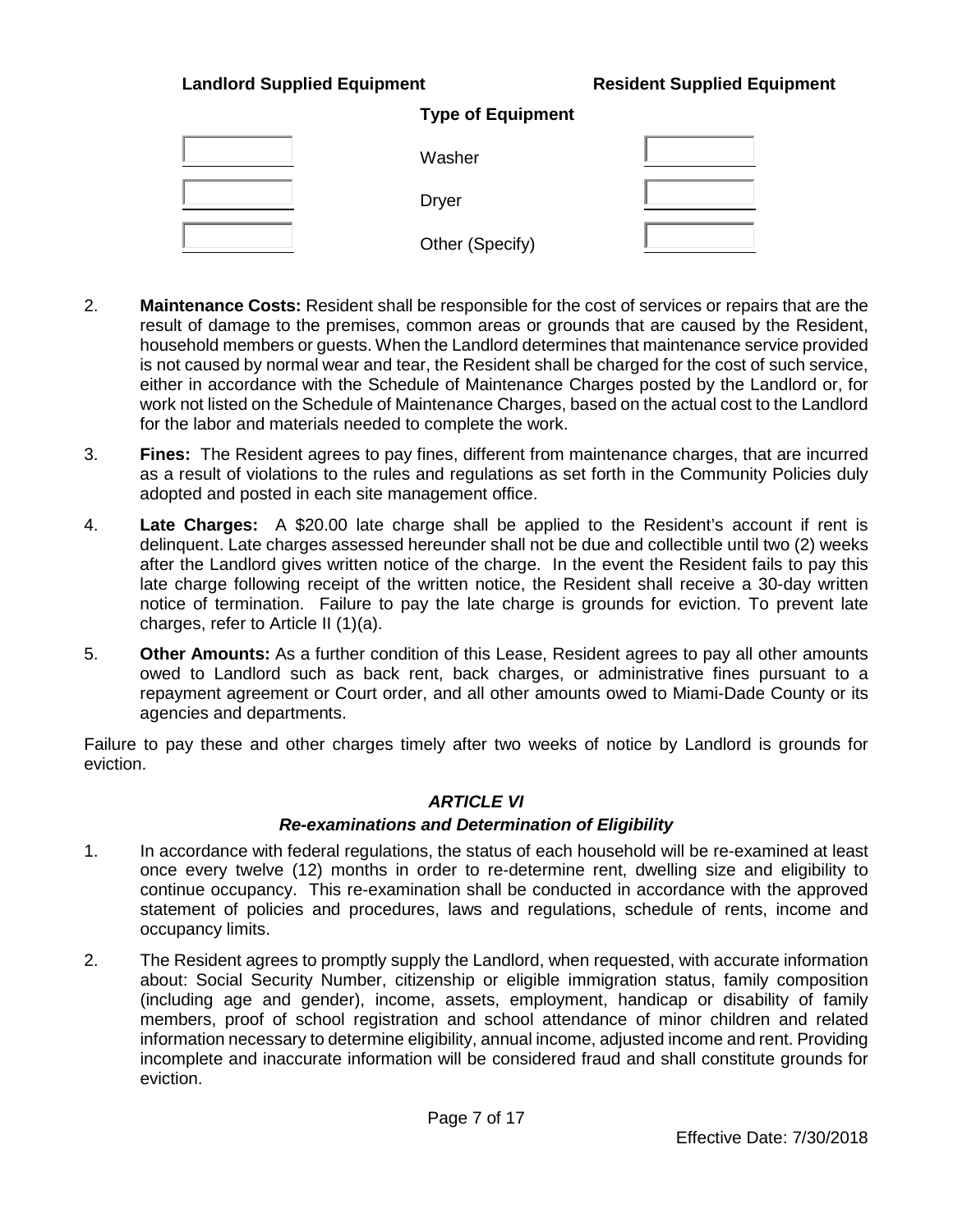- 3. All information supplied to the Landlord must be verified. The Resident is responsible for complying with the Landlord's request for verification. This may include signing releases for thirdparty sources, presenting documents for review, or providing other suitable forms of verification. Landlord may conduct a criminal background screening on the Resident or any household member during annual reexamination or whenever the Landlord deems it necessary. Landlord is final determiner as to whether the information has been adequately verified. The Resident shall be notified in writing of the effective date of any rent adjustment resulting from the reexamination.
- 4. If due to instability of family income or family composition, annual family income cannot be determined, a temporary determination of income and rent will be made and a special reexamination will be scheduled every 30 days, not to exceed a total of 90 days, or until stable income is established, whichever comes first. The Resident shall be notified in writing of the date of each special reexamination.
- 5. Reexaminations during the contemplation of, or pending, lease termination or eviction proceedings shall not constitute a waiver of the right to pursue such proceedings.

# *ARTICLE VII*

### *Interim Re-examinations and Rent Adjustments*

- 1. The Landlord must be informed of the following changes between annual re-examinations:
	- (a) If the total family income increases, the Resident must report such change in writing to the management office within ten (10) days of occurrence.
	- (b) Decreases of income in any amount lasting longer than one month may be processed at the Resident's request. Changes that result in an increase or decrease in rent must be verified in accordance with Article VI above.
	- (c) Any changes to family composition, including natural birth or adoption, must be reported in writing to the Landlord as soon as they are known, but in no event later than ten (10) days after occurrence. Changes that result in an increase or decrease in rent must be timely verified in accordance with Article VI above.
	- (d) Rent will not be adjusted when income decreases result from verified failure to participate in an economic self-sufficiency program, or failure to comply with work or community service requirements, or fraud, by any member of the family composition under any Federal, State or County law applicable to welfare or public assistance benefits.
	- (e) Rent may be adjusted between scheduled re-examinations when rent formulas or procedures change, or if utility allowances applicable to the unit are adjusted, as allowed by federal law and regulations.
- 2. If as a result of the rent adjustment the monthly rental payment decreases, the rent adjustment will become effective the first day of the month following the date the information is reported to the Landlord. If the rent should increase based on the family income, the adjustment will become effective the first day of the second month following the month in which the change is reported and proper verification completed.
- 3. If it is found that the Resident failed to timely report any changes in income or family composition as described above or provided inaccurate or incomplete information, it will be considered fraud, any of the following may occur:
	- (a) Any increase in rent which would have occurred had changes been reported in a timely manner will be made retroactive to the effective date of the change in circumstances and the Resident agrees to reimburse the Landlord for the difference between the rent they should have paid and the rent they were charged.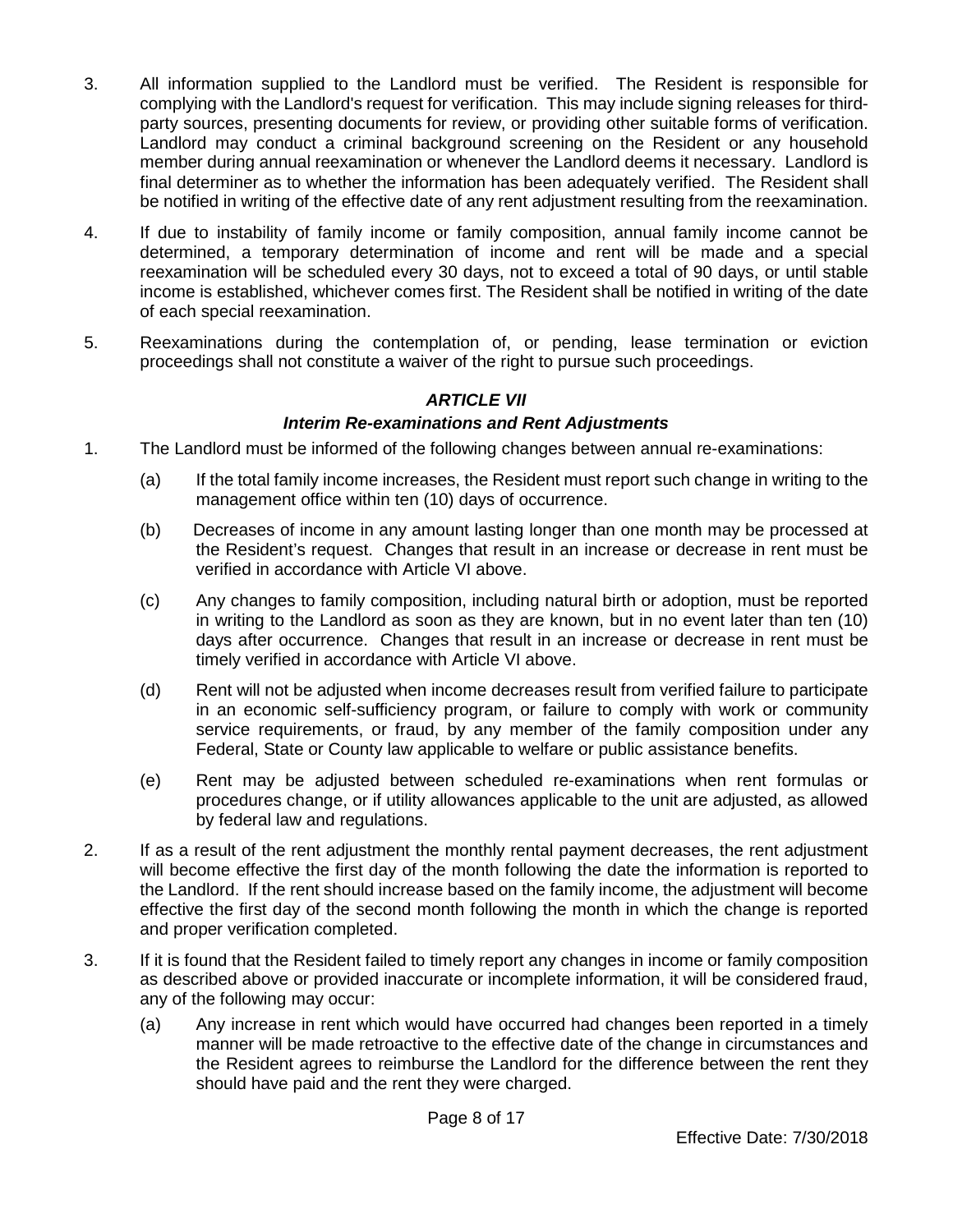- (b) Any decrease in rent that would have occurred had changes been reported in a timely manner will be made effective the first day of the month following the date the change is reported to the Landlord**,** and will not apply retroactively.
- (c) The Resident may be subject to eviction and/or prosecution regardless of the effect on rent, if any.

# *ARTICLE VIII Transfers*

- 1. The Resident will be notified in writing once the Landlord approves a transfer. Upon signing the new Lease, the Resident is required to move within fifteen (15) calendar days. If the Resident refuses to move, the Landlord may terminate this Lease. The Resident shall be offered the opportunity for a hearing under the Landlord grievance procedure.
- 2. Should the Resident accept a unit with disability accessibility features, and the Resident or any member of the household does not need such features, the Resident agrees to move to a unit without such when another Resident who is disabled needs the unit with the accessibility features, within thirty (30) days of notice thereof.
- 3. The Landlord will consider but need not honor a Resident's request for a transfer.
- 4. The Landlord may reassess the Resident's eligibility for housing including, but not limited to, a criminal history check when reviewing the Resident's request for transfer.
- 5. Residents approved for transfer must have a current rent account with no outstanding balance and must leave the present unit in a satisfactory condition. The Resident shall be responsible for all moving expenses, except where required by federal regulations. The Resident agrees to sign a new Lease for the new unit before the move-in occurs.

# *ARTICLE IX*

# *Resident's Obligations*

As a requirement for continued occupancy of a dwelling unit the Resident, in addition to other obligations described elsewhere in this Lease, must:

- 1. Abide by all regulations and conditions established by Landlord in the Lease and Community Policies and with the requirements of all applicable building codes, housing codes, federal regulations, state or local law that impose obligations relating to the occupancy of a dwelling unit and surrounding premises. Violations of such requirements shall constitute a violation of the Lease. A sample lease, community policies, and any addenda documents shall be posted in a conspicuous manner in the site management office and shall be available upon request.
- 2. Comply with the terms of the Lease, including but not limited to rent payment and housekeeping requirements.
- 3. Use the property exclusively as a private residence for themselves and household members listed in Article III., 1 (a) and (b) of this Lease, and not to use or permit its use for any other purpose (See 24 CFR § 966.4 (f) (2) and (3)). The Landlord may by prior written approval consent to a member of the family composition engaging in a legal home-based business in the dwelling unit where the business is incidental to the primary use of the unit as a residence. The activities of any such authorized business are subject to the requirements of this Lease, the Community Policies and all applicable Federal, State and local laws that impose obligations relating to the operation of a home-based business. Failure to operate the home-based business in compliance with this Lease and Community Policies will result in eviction.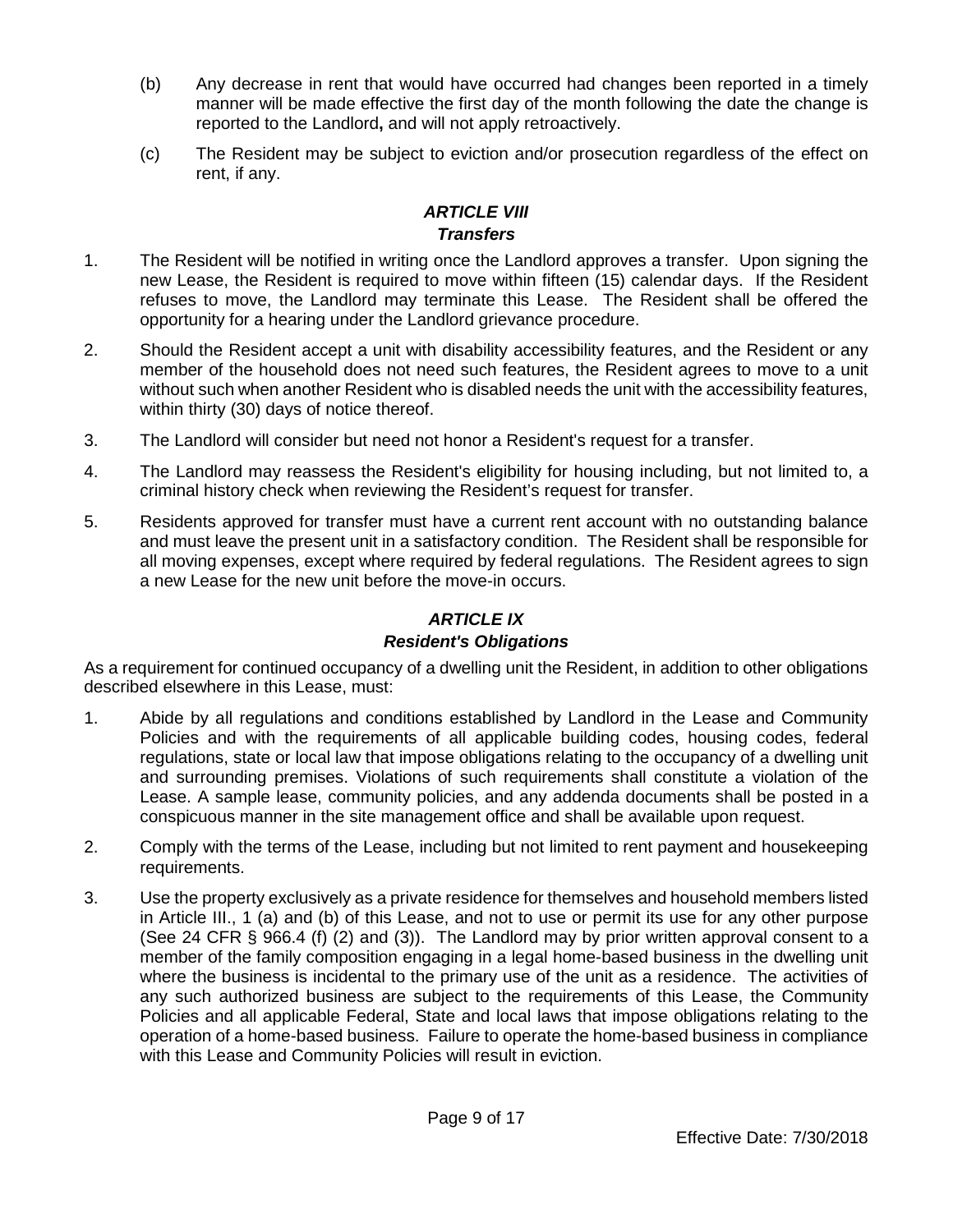- 4. Not assign the Lease; nor sublease the dwelling unit; nor give accommodation to unauthorized occupants/boarders.
- 5. Not give accommodation to any guest in excess of a total of fourteen (14) days per year, whether or not consecutive, unless the Resident obtains the advance written consent of the Landlord. Not to allow any other person, including guest or visitors, or other person otherwise under the control of the Resident, to reside or to stay as a guest in the dwelling unit during the Resident's absence unless the Resident obtains the advance written consent of the Landlord.
- 6. Advise the Landlord if Resident will be absent from the unit for more than seven (7) consecutive days. Residents shall notify the Landlord in writing, secure the unit, and provide a means to contact the Resident in an emergency. Failure to comply is grounds for termination of the Lease.
- 7. Ensure that school-age children are enrolled in school, attend regularly and not be absent without excuse for more than fifteen (15) days in any 90-day period within a given school year barring death, serious illness or injury, or the child who attains the age of sixteen (16) years files a formal declaration of intent to terminate school enrollment with the school board.
- 8. Keep the dwelling unit, the surrounding premises and any such other areas as may be assigned to the Resident for the Resident's exclusive use in a clean, safe and sanitary condition.
- 9. Perform seasonal lawn maintenance or other maintenance tasks, where performance of such tasks by tenants of dwelling units of a similar design and construction is customary. Residents who are unable to perform such tasks because of age, disability or infirmity shall be exempt from such requirement.
- 10. Refrain from and cause members of their household, guests or other persons under their control to refrain from destroying, defacing, damaging or removing Landlord's property from the dwelling unit, common areas or other Landlord property.
- 11. Notify the Landlord promptly of any known need for repairs to the dwelling unit and of any known unsafe condition in the common areas and grounds of the development that may lead to damage or injury.
- 12. Pay reasonable charges, other than for normal wear and tear, for the repair of damages to the dwelling unit, or to Landlord buildings, facilities or common areas caused by the Resident, any member of their household, a guest or another person under the Resident's control.
- 13. Meet community service, work or family self-sufficiency public assistance program requirements as applicable.
- 14. To act, and cause household members, guests or other persons under the Resident's control, to act in a manner which will not disturb other residents' peaceful enjoyment of their premises. If a warning is given to the Resident or any adult household member concerning any guest, neither the Resident nor any household member shall permit such person to have access to the leased unit where the Resident and household members reside. The Resident and household members agree that such person who subsequently visits the site where the Resident's unit is located shall be considered a trespasser The Resident and household members shall cooperate in all respects with Landlord personnel and law enforcement officers in treating such person as a trespasser.
- 15. Assure that the Resident, any member of their household, or guest does not engage in:
	- a. Any activity criminal or non-criminal, that threatens the health, safety, or right to peaceful enjoyment of the premises by other residents or employees of Landlord; or
	- b. Any drug-related criminal activity whether on or off the premises; or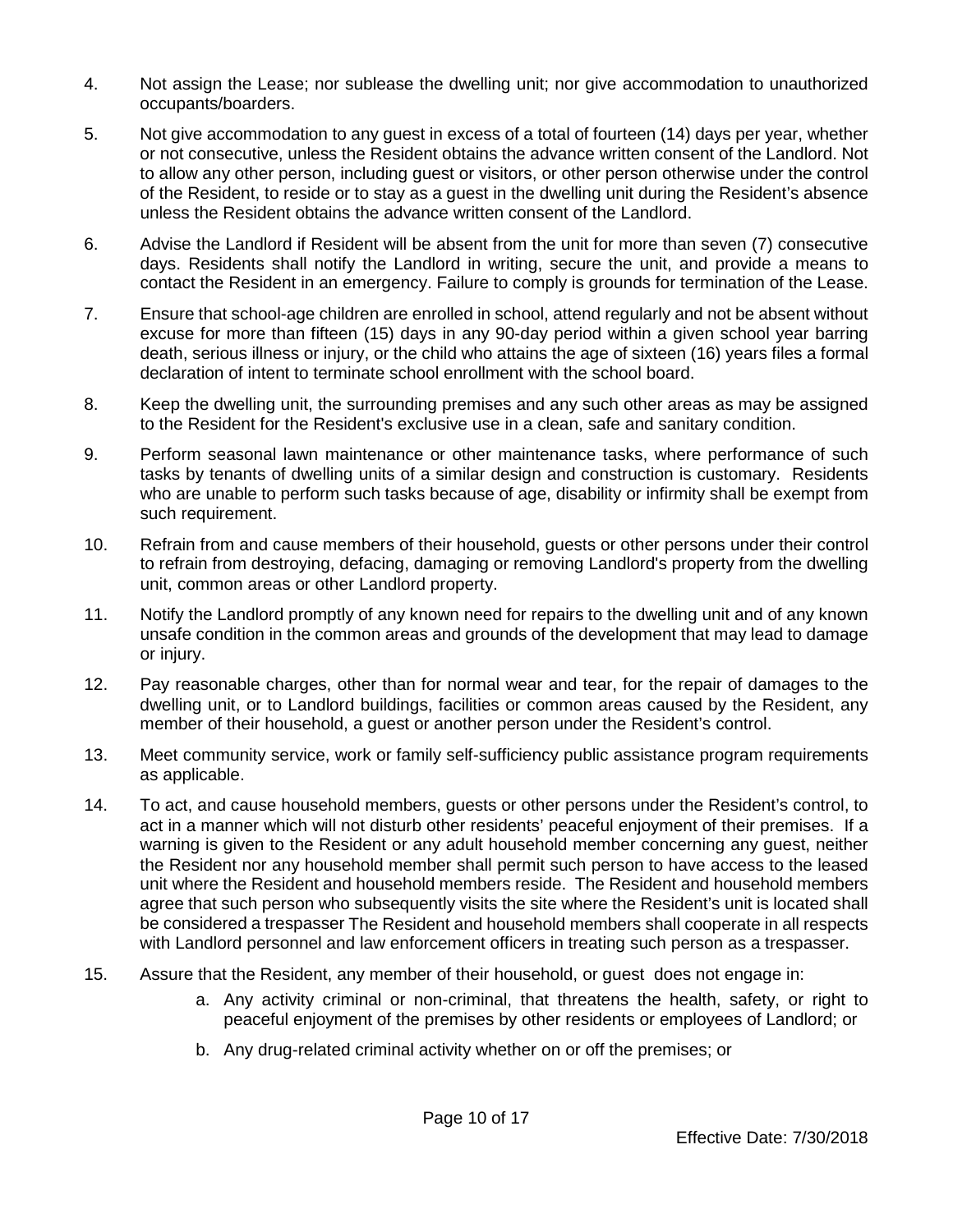- c. Any activity that interferes with the job responsibilities of, or in any way threatening, Landlord employees, authorized vendors, service personnel or representatives of the Landlord.
- 16. Assure that no other person under the Resident's control engages in:
	- a. Any activity, criminal or non-criminal, that threatens the health, safety, or right to peaceful enjoyment of the premises by other residents or employees of the Landlord; or
	- b. Any drug-related criminal activity on the premises; or
	- c. Any activity that interferes with the job responsibilities of, or in any way threatening, Landlord employees, authorized vendors, service personnel or representatives of the Landlord.
- 17. Assure that the Resident, any member of the household, guests, or any other person under the Resident's control abides by the Landlord's Smoke Free Policy

## *ARTICLE X Landlord Obligations*

The Landlord will:

- 1. Maintain the dwelling unit and the development in decent, safe, and sanitary condition and in good repair in accordance with 24 CFR § 5.703.
- 2. Comply with requirements of applicable building codes, housing codes and U.S.HUD regulations materially affecting health and safety.
- 3. Make necessary repairs to the dwelling unit.
- 4. Keep development buildings, facilities and common areas, not otherwise assigned to the Resident for maintenance and upkeep, in a clean and safe condition.
- 5. Maintain in good and safe working order and condition electrical, plumbing sanitary, heating, ventilating, and other facilities and appliances, including elevators, supplied or required to be supplied by Landlord.
- 6. Provide and maintain appropriate receptacles and facilities for the deposit of garbage, rubbish and other waste removed from the dwelling unit by the Resident. However, Landlord is not obligated to provide individual trash cans.
- 7. Supply running water, reasonable amounts of hot water and reasonable amounts of heat at appropriate times of the year (according to local custom and usage) except where the building that includes the dwelling unit is not required by law to be equipped for that purpose, or where heat or hot water is generated by an installation within the exclusive control of the Resident and supplied by a direct utility connection.
- 8. (i) Notify the Resident of the specific grounds for any proposed adverse action by Landlord. Such adverse action includes, but is not limited to, a proposed lease termination, transfer of the Resident to another unit, or imposition of charges for maintenance and repair, or excess consumption of utilities.
	- (ii) When required to afford the Resident opportunities for a hearing under the grievance procedure, inform the Resident of the right to request such hearing. In the case of a lease termination, the notice of lease termination shall constitute adequate notice of proposed adverse action. In the case of a proposed adverse action other than a proposed lease termination, Landlord shall not take the proposed action until the time for the Resident to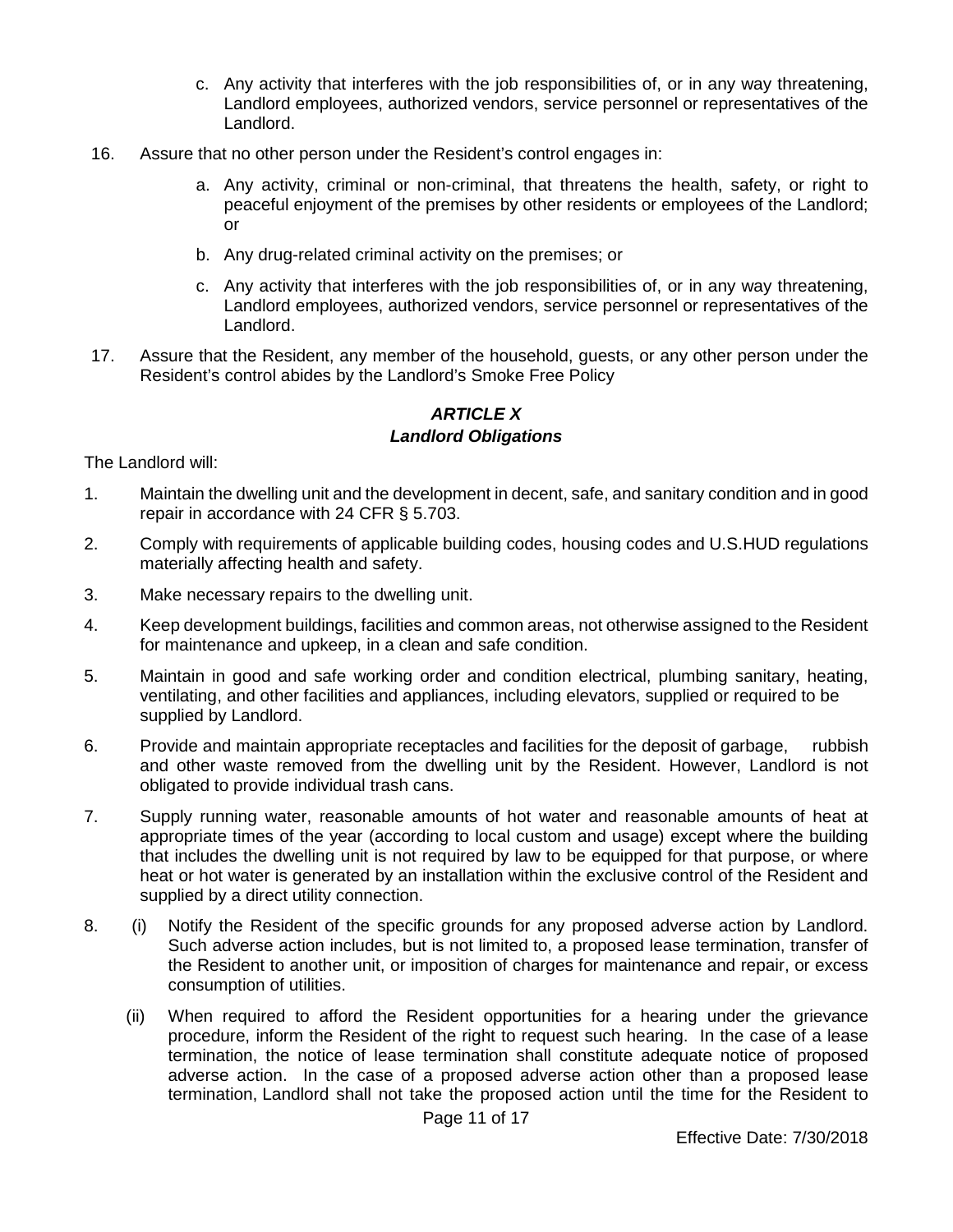request a grievance hearing has expired, and (if a hearing was timely requested by the Resident) the grievance process has been completed.

9. By signing this rental agreement, the Resident agrees that upon surrender or abandonment of the dwelling unit, as defined by Chapter 83, Florida Statutes, the Landlord shall not be liable or responsible for storage or disposition of the Resident's personal property. Note: According to Section 83.59(3) (c), Florida Statutes," it shall be presumed that the tenant has abandoned the dwelling unit if they are absent from the premises for a period of a time equal to one-half the time for periodic rental payment. However, this presumption shall not apply if the rent is current or the tenant has notified the landlord, in writing, of an intended absence."

# *ARTICLE XI*

#### *Inspections*

- 1. Prior to occupancy, the Landlord and the Resident shall inspect the dwelling unit and immediate surrounding premises. The Landlord shall furnish the Resident with a written statement of the condition of the dwelling unit, immediate surrounding premises and the equipment provided within the unit. This statement shall be signed by the Landlord and the Resident and a copy retained in the Resident's file.
- 2. When the Resident vacates the dwelling unit, the Landlord shall inspect the unit and furnish the Resident with a written statement of any claims to the Security Deposit pursuant to Article IV.3 of this Lease. The Resident and/or his representative will be provided the opportunity to join in such inspection unless the Resident vacates without notice to the Landlord.
- 3. The Resident agrees that upon at least forty-eight (48) hours advance written notice, stating reason for entry access, a duly authorized agent or representative of the Landlord shall be permitted to enter the dwelling unit during reasonable hours to perform routine inspections, preventive maintenance, improvements or repairs. However, the Resident's request for maintenance shall constitute permission to enter the unit when the Landlord's maintenance staff comes to perform such maintenance work, even if the Resident and all adult members of the household are absent from the premises.
- 4. The Landlord shall have the right to enter the Resident's dwelling without prior notice to the Resident if there is reasonable cause for the Landlord to believe that an emergency condition exists. If the Resident and all adult members of their household are absent from the premises at the time of entry, the Landlord shall leave a written statement notifying the Resident of the date, time and purpose of entry.

# *ARTICLE XII*

# *Unit Defects Hazardous to Life, Health and Safety*

In the event the dwelling unit is damaged to the extent that conditions are created which are hazardous to the life, health and safety of the Resident, the rights and obligations of the Resident and the Landlord are as follows:

- 1. The Resident shall immediately notify the Landlord of the damage and the Landlord shall make repairs within a reasonable time of the Resident's reporting the condition to the Landlord.
- 2. If the necessary repairs cannot be made within a reasonable time, the Landlord shall offer the Resident a replacement dwelling unit, if available. If the damage was caused by the Resident, any member of their household, or guests, the reasonable cost of the repairs shall be charged to the Resident.
- 3. If alternative accommodations are unavailable and necessary repairs cannot be made within a reasonable time, the Landlord shall abate rent in proportion to the seriousness of the damage and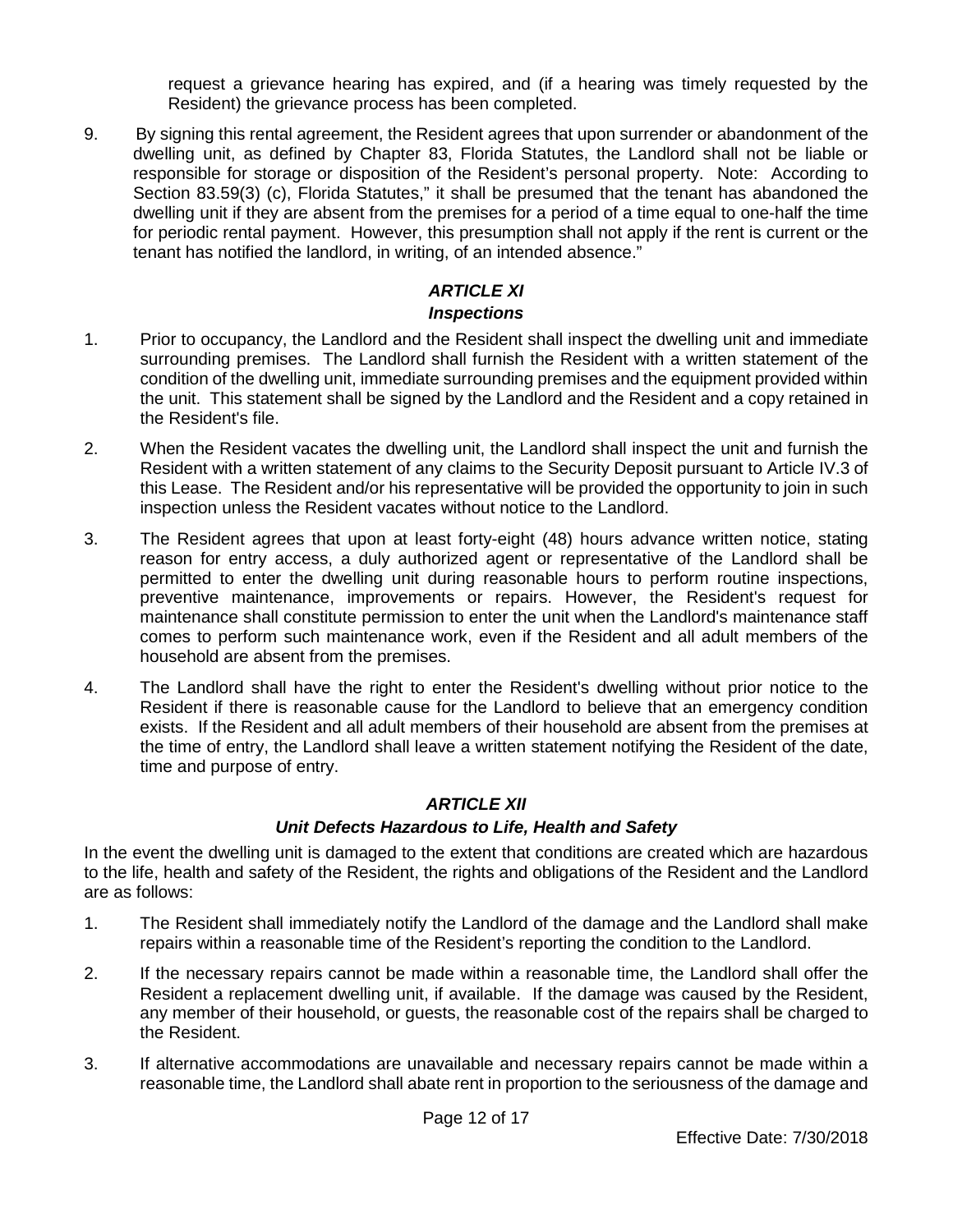loss in value as a dwelling while the Resident is residing in the unrepaired dwelling unit. The Resident agrees to continue to pay full rent, less the abated portion agreed upon by the Landlord, during the time in which the defect remains uncorrected. No abatement of rent shall occur if the Resident rejects alternative accommodations or if the damage was caused by the Resident, any member of their household, a guest or a person under the Resident's control.

4. If the Landlord determines that the dwelling unit is untenable because of imminent danger to the life, health and safety of the Resident, and alternative accommodations are refused by the Resident, this Lease shall be terminated.

# *ARTICLE XIII Legal Notices*

- 1. All notices, except as provided in Article XI.4, required to be delivered to the Resident pursuant to this Lease shall be delivered in writing any one of the following ways:
	- (a) To the Resident or an adult member of the Resident's household; or
	- (b) If the Resident and all adult members of the household are absent from the premises, by leaving a copy at the residence and by prepaid first class mail properly addressed.
- 2. All notices required to be delivered to the Landlord by the Resident shall be in writing either sent by prepaid first class mail addressed to the site management office listed on the last page of this Lease, or delivered by the head of household, or other household member, in person to the Asset Management Project (AMP) administrator (or designee) at the address listed on the last page of this Lease.
- 3. If the Resident is visually impaired, notices must be in accessible format.

# *ARTICLE XIV*

# *Posted Notices*

All community policies, rules, regulations and schedules for special charges for services, repairs or utilities that are required to be posted, shall be publicly posted in a conspicuous manner in the site office and shall be furnished to applicants and Residents upon request. Such schedules, rules and regulations may be modified by the Landlord by giving thirty (30) days written notice of the proposed modifications allowing the Resident an opportunity to present written comments which shall be taken into consideration by the Landlord prior to the proposed modification becoming effective. The notice shall be posted in at least three (3) conspicuous places within the affected Landlord property.

# *ARTICLE XV*

# *Termination of the Lease*

This Lease may be terminated by the Resident at the end of the first year, by the Resident giving thirty (30) days written notice in the manner prescribed by Article XIII.2. This Lease may be terminated by the Landlord in accordance with the provisions of this Lease and Chapter 83, Part 2, Florida Statutes as it may be amended.

1. Conditions of Termination

The Landlord shall have the right to terminate or refuse to renew the Lease for any of the following reasons:

a. Failure by the Resident or any member of their household to fulfill their obligations outlined under the Articles of this Lease, the Community Policies and any addenda or amendments to the Lease or Community policies.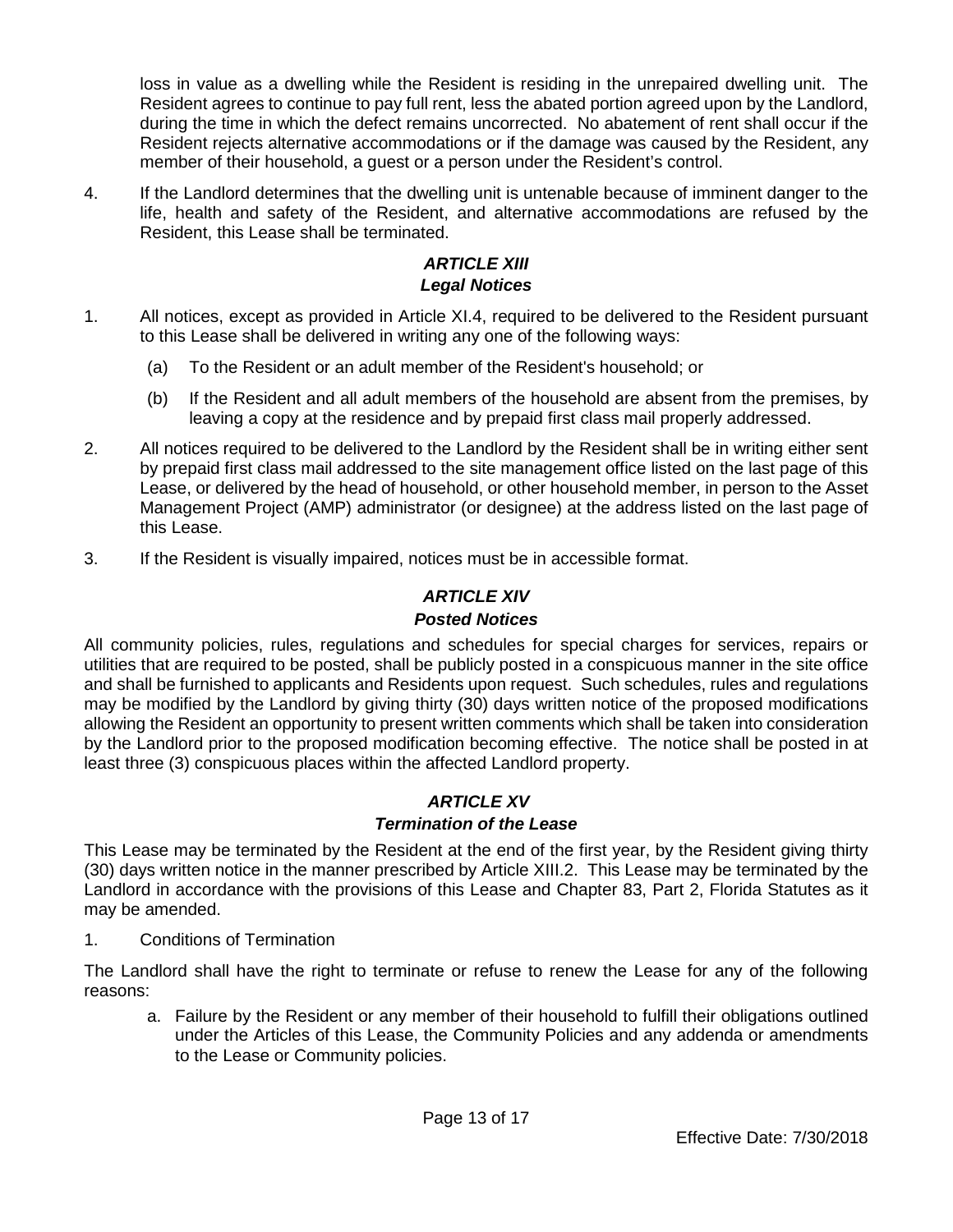- b. A serious or repeated violation by the Resident or any member of their household of one (1) or more terms of the Lease.
- c. Denial or disconnection of utility services that are paid by the Resident. The Landlord will not terminate assistance if the Resident restores the utility service legally and timely in compliance with the 30-day notice to cure, or by the time the informal hearing takes place.
- d. Tampering with utilities to illegally obtain service, or changing the account to an adult person that is not listed as a family member in this Lease.
- e. Any activity, criminal or non-criminal, engaged in by the Resident, any member of their household, a guest or a person under the control of the Resident, which threatens the health, safety, or right to peaceful enjoyment of the premises by other residents or employees of Landlord.
- f. Any criminal activity (violent, non-violent, or drug-related) that threatens the health, safety, or right to peaceful enjoyment of the premises by other residents or employees of the Landlord, as stated in Article IX Resident's Obligations. Any such criminal activity that resulted in a conviction shall be cause for termination of tenancy, and for eviction from the dwelling unit. For the purposes of this Lease:
	- i. Drug-related criminal activity, whether "on or off the premises" for the Resident, any member of their household, or a guest, and "on the premises" for other persons under the Resident's control. Drug-related criminal activity shall include illegal possession, manufacture, sale, distribution, use and/or possession with intent to manufacture, sell, distribute, or use, a controlled substance; and
	- ii. Violent criminal activity shall include any criminal activity that has as one of its elements the use, attempted use, or threatened use of physical force substantial enough to cause, or be reasonably likely to cause, nontrivial bodily injury or property damage.
	- iii. Non-violent criminal activity shall include any activity that threatens the health, safety or right to peaceful enjoyment by the residents or employees of the Landlord.
	- iv. The Landlord may also terminate assistance based on the conduct underlying the arrest, only if the conduct indicates the individual is not suitable for tenancy and the Landlord has sufficient evidence that the individual engaged in the conduct other than the fact of the arrest.
- g. Failure by the Resident to report to any reexamination interview or provide verification of any information required by the Landlord.
- h. Resident and Household Members shall not commit fraud, bribery, or any other corrupt or criminal act in connection with any government agency or program. If it is determined that resident or any household member has provided fraudulent information or committed fraud in connection with the application process, or to otherwise remain in the dwelling unit.
- i. Failure to keep the dwelling unit, the surrounding premises and any such other areas as may be assigned to the Resident for the Resident's exclusive use in a clean, safe and sanitary condition.
- j. Failure to comply with Federal, State or local public assistance program requirements related to work activities, community service requirements or fraud**.**
- k. If the Resident or any member of their household, a guest or a person under the Resident's control, engages in the illegal use, or threatened use of or display of firearms, fire bombs or other weapons on Landlord's property.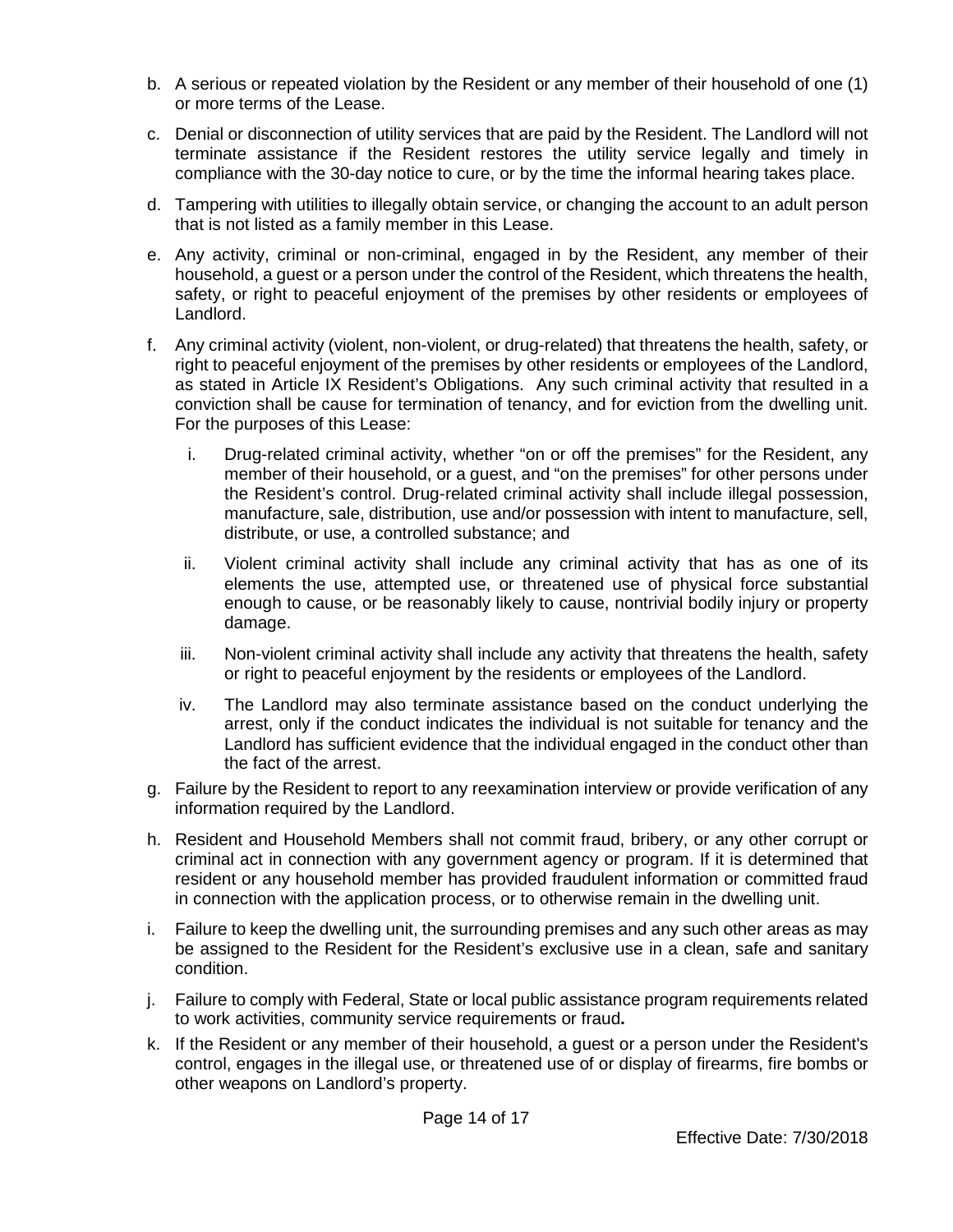- l. If the conduct of the Resident, any member of their household, a guest or a person under the Resident's control, is such that there is a likelihood that their presence on the premises may lead to personal injury or property damage.
- m. If school-age children do not attend school regularly and are absent more than 15 unexcused days within any 90-day period of a given school year except in instances of death, serious illness or injury, or the child who attains the age of 16 years files a formal declaration of intent to terminate school enrollment with the school board.
- n. Serious or repeated damage to the dwelling unit, creation of physical hazards in the unit, common areas, grounds or parking areas. Resident must pay for any necessary repairs of damages caused; non-payment will be grounds for termination.
- o. Any fire on the premises caused by carelessness, failure to supervise children or unattended cooking.
- p. If the Resident, any member of their household, a guest or a person under the Resident's control threatens, obstructs or interferes with an employee of the Landlord or any government official conducting official business on or around the premises.
- q. The Resident refuses to accept the Landlord's proposed change(s) to this Lease.
- r. If the Resident repeatedly interferes with, or is counter to Lease or Community policies, or if the Lease has expired and has not been renewed.
- s. A Resident member of the United States Armed Forces who is required to move pursuant to permanent change of station 35 miles or more from the location of the rental premises, or who is prematurely or involuntarily discharged or released from active duty with the United States Armed Forces, may terminate their rental agreement by providing the Landlord with a written notice of termination to be effective at least 30 days after the Landlord's receipt of the notice. The notice to the Landlord must be accompanied by a copy of the official military order or written verification signed by the member's commanding officer.
- t. Being over the income limit established for the Public Housing Program in accordance with the parameters described in the Admissions and Continued Occupancy Policy (ACOP).
- 2. If the Landlord proposes to terminate this Lease, the termination of the Lease shall be by Federal and State law as follows:
	- a. Landlord shall give fourteen (14) days written notice of termination if said termination is caused by Resident's failure to pay rent. Such notice shall not be sent until the rent is delinquent in accordance with Article II.1 (a) of this Lease.
	- b. Landlord shall give seven (7) days written notice of termination for serious violations of the Lease.
	- c. Landlord shall give thirty (30) days written notice of termination in any other case.

# *ARTICLE XVI*

# *Grievance/Appeal Procedure*

Disputes concerning the obligations of the Resident or the Landlord shall be resolved in accordance with the grievance procedure in effect at the time such grievance arises. In the case of a lease termination, the notice of lease termination shall constitute adequate notice of proposed adverse action. In the case of a proposed adverse action other than a proposed lease termination, Landlord shall not take the proposed action until the time for the Resident to request a grievance hearing has expired and, if a hearing was timely requested by the Resident, after the grievance process has been completed. The application of Landlord's policy may be grieved but not the policy itself.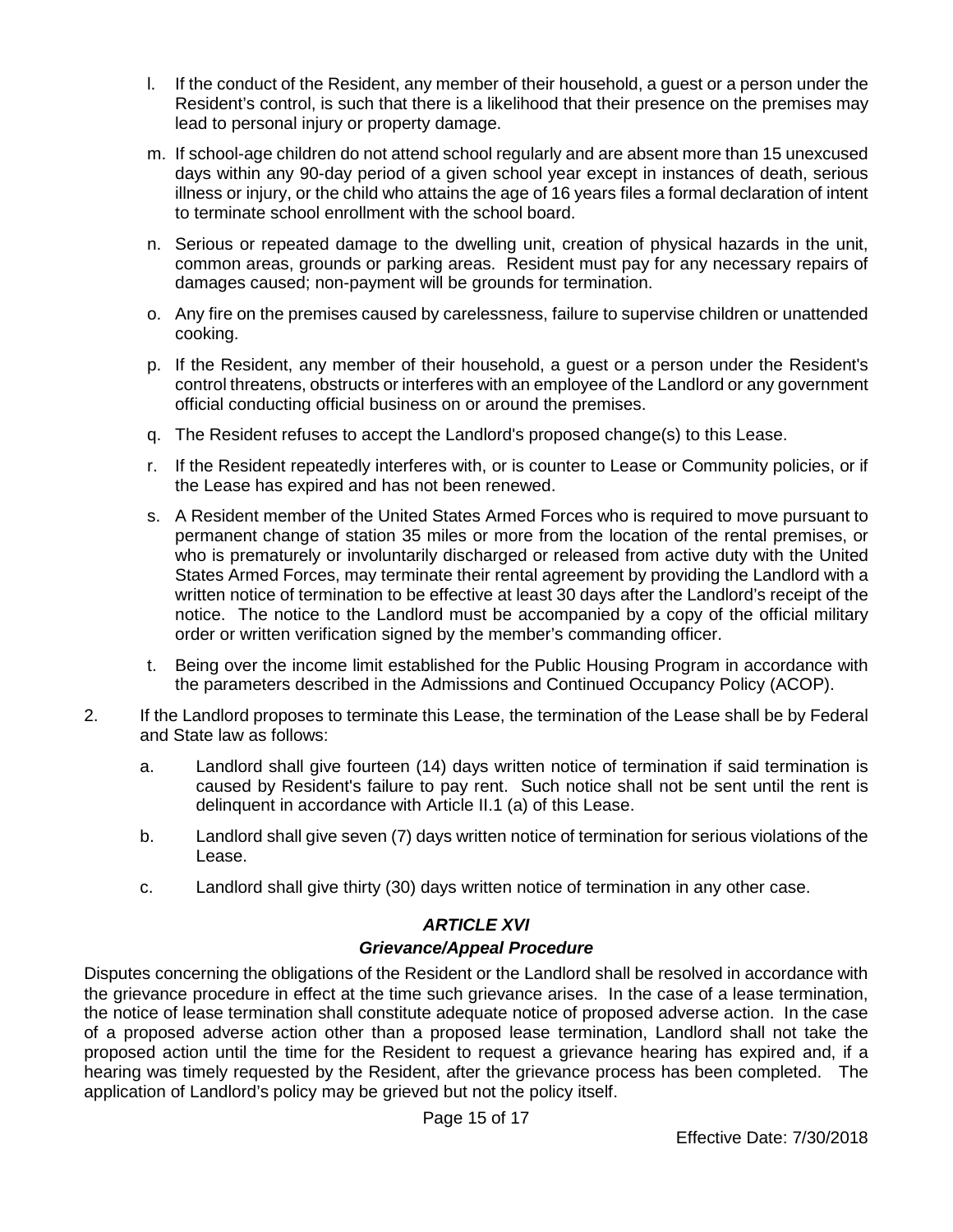### *ARTICLE XVII*

#### *Change in Rental Agreement*

During the term of the Lease, the Landlord may change the terms and conditions of this Lease. The Landlord shall notify the Resident of any change at least thirty (30) days before the proposed effective date of the change. The Resident may accept the changed terms and conditions by signing a new Lease, addenda or amendments to the existing Lease. Failure to sign indicates that the Resident has rejected the changed terms and conditions and they intend to terminate the tenancy effective at the end of the last monthly period prior to the effective date of the proposed change.

## *ARTICLE XVIII*

#### *Resident Training Programs*

The Resident agrees to attend the Landlord's resident orientation program upon entry into public housing and the Landlord's post occupancy training program after entry into public housing. The Landlord will provide the Resident with training schedule information. The Landlord agrees to make special provisions to accommodate disabled, frail elderly, and medically ill Residents.

# *ARTICLE XIX*

#### *Miscellaneous Provisions*

- 1 This Lease, including attachments and addenda to the Lease, shall constitute the entire agreement between the parties with respect hereto and supersedes all previous communications and representations or agreements, whether written or oral, with respect to the subject matter hereto unless acknowledged in writing by the duly authorized representatives of both parties.
- 2 This Lease confers rights and remedies only upon the Resident and Landlord identified in Articles I of this Lease, those individuals identified in Article III, and the United States Department of Housing and Urban Development. No person, other than the Resident, Landlord and the United States Department of Housing and Urban Development, has any rights or remedies under the Lease, including but not limited to enforcement thereof.
- 3. Nothing herein shall alter, affect, modify, change or extend any other agreement between the Resident and the Landlord unless specifically stated herein.
- 4. The invalidity of all or any part of this Lease shall not render invalid the remainder of this Lease or the remainder of such section, if the remainder would then conform to the requirements of applicable law.
- 5. This Lease shall be governed under the laws of the State of Florida as to all matters, including but not limited to matters of validity, construction, effect and performance. Venue for any litigation between parties regarding this Agreement shall lie only in State and Federal court in Miami-Dade County, Florida.
- 6. Review of this Lease **-** The parties warrant that (i) they have executed this Agreement with full knowledge of their rights; (ii) they have received or have been given the opportunity to receive independent legal advice from their attorneys with respect to the matters herein set forth and the rights and asserted rights arising out of said matters; and (iii) they have not relied on any statements or representations (other than representations set forth in this Agreement) by any other party or its representatives.
- 7. Residents participating in the Low Income Housing Tax Credit (LIHTC) program must also sign the Lease Addendum # 1.